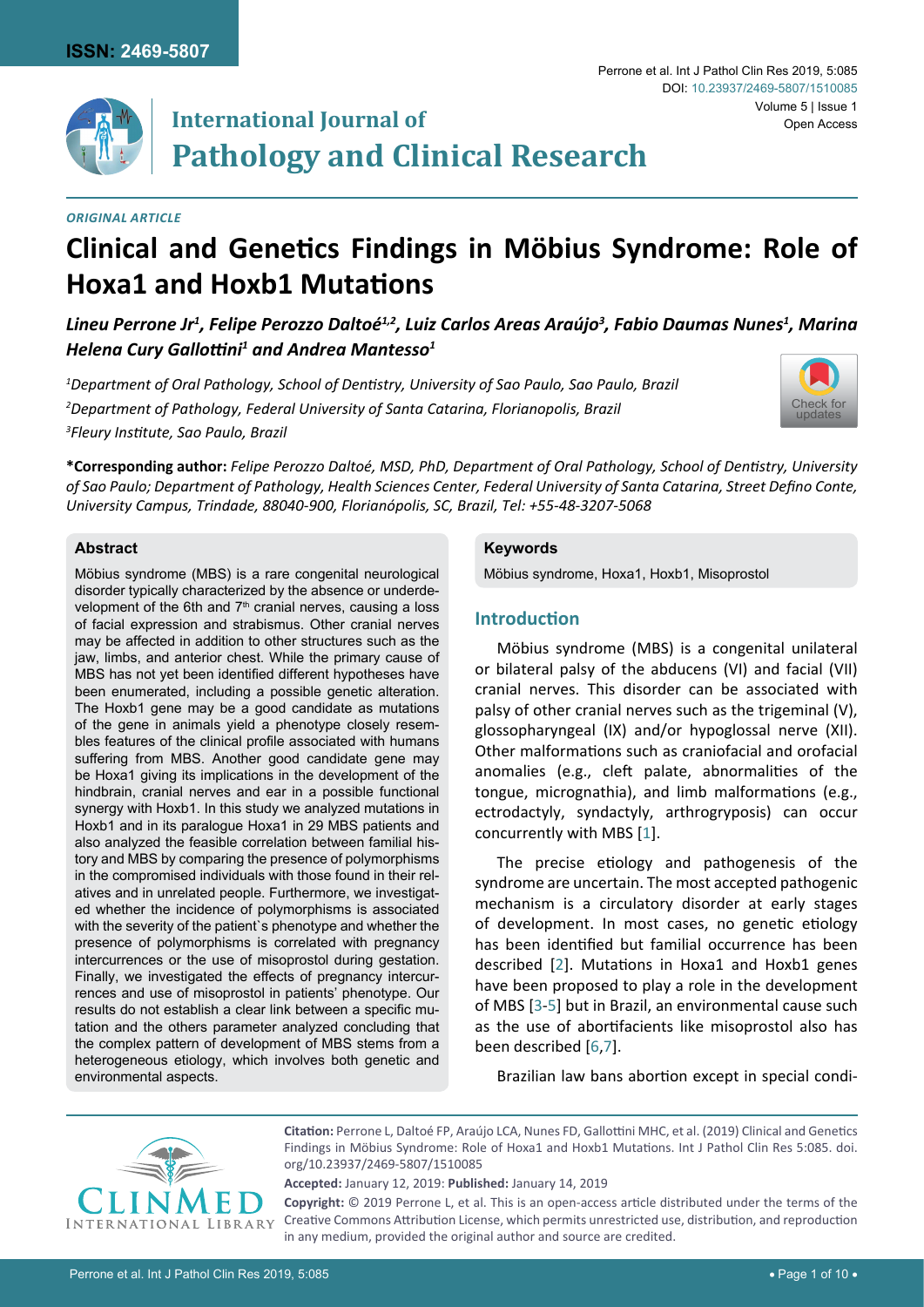tions as in the case of pregnancy after rape. The existence of a black market for selling abortifacients medications such as misoprostol is one of the consequences of this prohibition. Unfortunately, purchase of misoprostol in such circumstances compounded with the lack of quality control is often associated with improper use, which may contribute to the high numbers of Möbius patients found in Brazil. The Dental School of the University of São Paulo is the largest in Brazil and because it is a countrywide referral center for special care dentistry, the number of Möbius patients is significantly high.

We investigated a possible correlation between mutations in Hoxa1 and Hoxb1 genes and MBS. In addition, we analyzed the feasible correlation between familial history and MBS comparing the presence of polymorphisms in the compromised patient's group with those found in their relatives and in biologically unrelated individuals. Furthermore, we investigated whether the incidence of polymorphisms was associated with the severity of the patient`s phenotype and whether the presence of polymorphisms was correlated with pregnancy intercurrences or with the use of misoprostol during gestation. And finally, we investigated whether pregnancy intercurrences or the use of misoprostol could independently influence the patients' phenotype.

# **Methods**

## **Setting and patients**

For 3 years, we examined a total of 59 patients with Möbius syndrome from the Special Care Dentistry Center at School of Dentistry, University of São Paulo, Brazil. Thirty patients were included in the present study. For ethical reasons, only individuals under dental treatment could be included, as patients should not be mobilized for the sake of the study.

Thirty individuals with MBS (group 1), of which fourteen were women (47%) and sixteen were men (53%), were assessed by two trained and calibrated dentists using CLUFT grading system as previously described in Abramson, et al. 1998 [\[8\]](#page-9-5). This system categorizes and grades the cranial nerve deficits and diverse musculoskeletal abnormalities of the face, upper and lower limbs and trunk. The first letter for each of five potentially involved structures - cranial nerve, lower limb, upper limb, face, and thorax - formed the acronym CLUFT. The structural and/or functional deficits for each component were graded on a scale of 0 to 3 [\(Table 1\)](#page-1-0). For the control's groups, we enrolled 15 MBS individuals' relatives (Group 2) and 15 nonsyndromic and non-consanguineous individuals (Group 3).

In addition, from the patients' files and/or from direct inquiry of the patient`s caretakers, we obtained information related to prenatal medical history such as

any kind of intercurrence during gestation and the use of medications, notably misoprostol. When documenting medicine use, trimester of pregnancy was noted. Furthermore, the presence of other syndrome or malformation in a member of the family was investigated for details about the phenotype and familial relation with the affected individual. To obtain this information, the caretakers were asked to state if any other member of the family presented characteristics similar to the MBS individuals or any other type of physical malformation.

## **DNA extraction**

Five cytobrushes (Gentra Puregene Cell Kit® Quiagen©) were used per study participant and rotated 10 times on the oral mucosa. The collected cells were put in 1.5 ml eppendorf tubes with sterile lysis solution and DNA extraction followed the manufacturer's protocol. After extraction, samples were stored at -70 °C for later use.

## **Amplification and sequencing**

The gene of interest was polymerase chain reaction (PCR)-amplified with the following oligonucleotide primers: Hoxa1, (sense) 5' GCAAGAATGAACTCCTTCCTG, (antisense) 3'-ACCAACCAGCAGGACTGACCT; and Hoxb-1, (sense) 5' GCATGGACTATAATAGGATG, (antisense) 3' TCTTGGGTGGGTTTCTCTTA).

Amplification for Hoxa1 consisted of initial denaturation at 94 for 3 min and following 40 cycles of 94 °C (for 40 sec); 64 °C (for 45 sec); 72 °C (for 1 min); 72 °C (for 5 min), producing a 661-bp fragment. Amplification

<span id="page-1-0"></span>

| Table 1: CLUFT grading system. |  |  |
|--------------------------------|--|--|
|--------------------------------|--|--|

| <b>Cranial nerve</b>                             | Grade          |
|--------------------------------------------------|----------------|
| VII <sup>th</sup> nerve partial                  | 0              |
| VI <sup>th</sup> and VII <sup>th</sup> partial   | 1              |
| VI <sup>th</sup> and VII <sup>th</sup> complete  | 2              |
| Additional nerve involvement                     | 3              |
| If bilateral and equal add                       | B              |
| <b>Lower limb</b>                                |                |
| Normal                                           | 0              |
| Talipes equinovarus, syndactyly, ankylosis       | 1              |
| Absent phalanges                                 | 2              |
| Longitudinal or transverse deficits              | 3              |
| <b>Upper limb</b>                                |                |
| Normal                                           | 0              |
| Digital hypoplasia or failure of differentiation | 1              |
| Ectrodactyly                                     | 2              |
| Failure of formation, longitudinal or transverse | 3              |
| <b>Facial structure</b>                          |                |
| Normal                                           | 0              |
| Cleft palate                                     | 1              |
| Micrognathia                                     | 2              |
| Microtia, microphthalmia, abnormal joint, etc.   | 3              |
| <b>Thorax</b>                                    |                |
| Normal                                           | 0              |
| Scoliosis                                        | 1              |
| Pectoral hypoplasia or breast anomaly            | $\overline{2}$ |
| Chest wall deformity, breast or pectoral aplasia | 3              |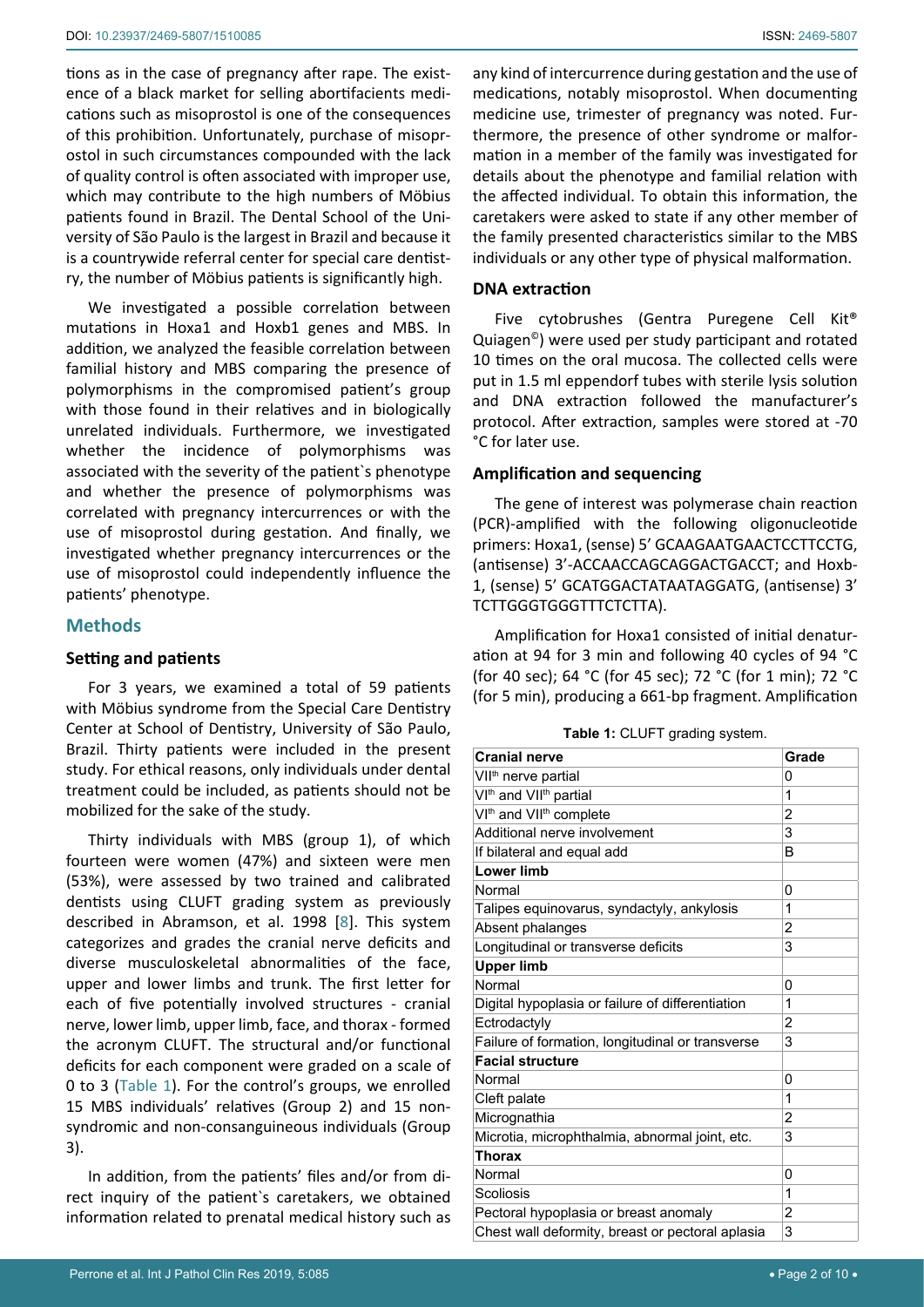for Hoxb1 consisted of the same cycling, but with the annealing temperature of 58 °C, resulting in a 576-bp fragment. Part of the amplicons were electrophoresed on a 2% agarose gel and stained with ethidium bromide. The other part was stored at -20 °C for sequencing.

Amplicons were sequenced with the MegaBACE 1000® equipment (Amersham Biosciences) utilizing AP Biotech DYnamic ET Dye Terminator Cycle Sequencing Kit (with Thermo Sequenase™ II DNA Polimerase) according to manufacturer`s instructions. The analysis was carried out using the Lasergene® software (DNAstar INC). The amplicons of the test and control groups were compared with the published sequences of Hoxa1 and Hoxb1 in the GenBank ([www.ncbi.nlm.nih.gov/](http://www.ncbi.nlm.nih.gov/genbank/) [genbank/](http://www.ncbi.nlm.nih.gov/genbank/)).

# **Analysis**

Data analyses were assessed in probands, their relatives (15 patients) and in non-syndromic and nonconsanguineous patients (15 patients). The analyses included search for mutations as single nucleotides

polymorphisms (SNP) or insertions/translocations of bp catalogued at PubMed date baseline as well as possible new alterations.

All genetic findings were evaluated by Fisher's exact test with the software STATA 8.2. (Intercooled Stata 8.2 for Windows, StataCorp LP, 2005; College Station TX - USA). The genetic data was correlated with the phenotype of Möbius patients (graduated by CLUFT system), with prenatal medical history (intercurrence during pregnancy, use of misoprostol and/or other medication) and presence of other syndromes or malformations in the family. Furthermore, after this initial correlation analysis, all the data collected in the prenatal history and presence of other syndromes and malformations in the family were compared independently with each other.

# **Results**

All patient's findings obtained in this study are depicted in [Table 2.](#page-2-0) Facial nerve involvement was present in all individuals from group 1, being bilateral

| <b>Pregnancy History/Month</b> |                                        |                                                                      | <b>CLUFT</b>   |                 |                        |                     |                | <b>Relatives with MBS or</b><br>other abnormalities                                                         |  |  |  |
|--------------------------------|----------------------------------------|----------------------------------------------------------------------|----------------|-----------------|------------------------|---------------------|----------------|-------------------------------------------------------------------------------------------------------------|--|--|--|
| Patient                        | <b>Medical problem (month)</b>         | Medicine used (month)                                                |                | Lower Extremity | <b>Upper Extremity</b> | Structure<br>Facial | <b>Trunk</b>   | Degree of Kinship:<br><b>Abnormality</b>                                                                    |  |  |  |
| 1                              |                                        | Misoprostol (3rd)                                                    | 1B             | 0               | 0                      | $\overline{c}$      | 0              |                                                                                                             |  |  |  |
| $\overline{2}$                 | Bleeding                               | Antiallergenic + anti haemorrhagic (2 <sup>ed</sup> )                | 1B             | 3               | 3                      | $\overline{2}$      | $\overline{2}$ | First-degree cousin: S.<br>Cornelia de Lange                                                                |  |  |  |
| 3                              | Bleeding + pneumonia                   | Antibiotic (3rd)                                                     | $\overline{2}$ | 3               | 0                      | 1                   | 0              |                                                                                                             |  |  |  |
| 4                              | Pyoderma (2 <sup>ed</sup> )            | Misoprostol + penicillin $(2^{ed})$                                  | 3B             | 3               | 0                      | $\overline{c}$      | 0              | First-degree uncle: Down's<br>S./First-degree cousin:<br>congenital blindness                               |  |  |  |
| 5                              | Widespread erythema (2 <sup>ed</sup> ) |                                                                      | 3              | 3               | 3                      | 2                   | $\mathbf{1}$   |                                                                                                             |  |  |  |
| 6                              | Car accident (clavicle fracture)       | Analgesic                                                            | 0              | 0               | 0                      | 2                   | 0              | First-degree cousin:<br>Down's S.                                                                           |  |  |  |
| 7                              |                                        |                                                                      | 3B             | 3               | 3                      | 2                   | 0              | First-degree cousin:<br>Down's S.                                                                           |  |  |  |
| 8                              | Rubella                                |                                                                      | 3              | 1               | 0                      | 0                   | $\overline{0}$ | First-degree uncle: Down's<br>S./Third-degree uncle:<br>Down's S./Third degree<br>cousin: Neurofibromatosis |  |  |  |
| 9                              |                                        | Misoprostol (1 <sup>st</sup> )                                       | 3B             | 3               | 0                      | $\overline{2}$      | 3              | First-degree uncle: Lack<br>of de uvula, upper lip hypo<br>mobility, face weakness<br>and strabismus        |  |  |  |
| 10                             | Gastritis                              | Ranitidine (2 <sup>ed</sup> )                                        | 2B             | 0               | 3                      | 2                   | $\overline{3}$ |                                                                                                             |  |  |  |
| 11                             | There was no movement of the<br>foetus | Misoprostol (1 <sup>st</sup> )                                       | 0              | 3               | 0                      | $\overline{2}$      | $\mathbf{1}$   | Brother: Talipes<br>equinovarus                                                                             |  |  |  |
| 12                             | Hypertension                           | Misoprostol + contraceptive +<br>antihypertensive (1 <sup>st</sup> ) | 3              | 0               | 1                      | 2                   | $\mathbf{1}$   | Second-degree cousin:<br>Motor disability/Other<br>relatives presented visual<br>impairment not specified   |  |  |  |
| 13                             |                                        | Misoprostol (1 <sup>st</sup> and 2 <sup>ed</sup> )                   | 3B             | 3               | 0                      | 3                   | 3              |                                                                                                             |  |  |  |

<span id="page-2-0"></span>**Table 2:** Clinical findings.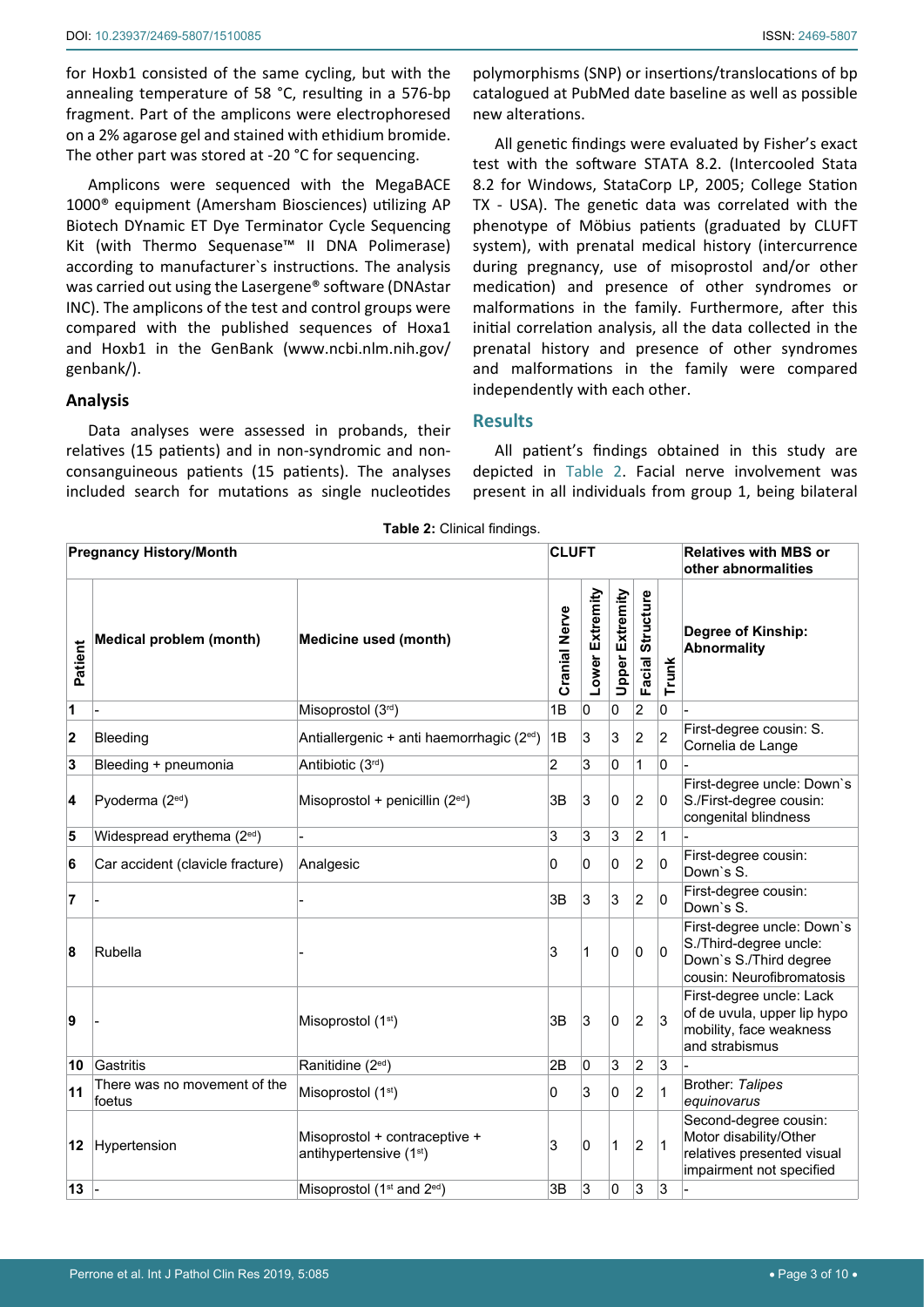| 14              | Uterine bleeding after fall<br>(ending of pregnancy)        | Misoprostol + antibiotic + diclofenac<br>sodium + laxative $(1st)$                   | 1B | 1 | 0 | $\overline{2}$ | 0 | Second-degree uncle:<br>Ondine Syndrome/Third-<br>degree cousin: shortened<br>leg                                                                                                          |
|-----------------|-------------------------------------------------------------|--------------------------------------------------------------------------------------|----|---|---|----------------|---|--------------------------------------------------------------------------------------------------------------------------------------------------------------------------------------------|
| 15              | Fall                                                        | Misoprostol (month not specified)                                                    | 3B | 0 | 1 | $\overline{2}$ | 0 | First-degree cousin:<br>Paralysis of lower limbs                                                                                                                                           |
| 16              | Stress                                                      |                                                                                      | 3B | 1 | 0 | 2              | 0 | First-degree cousin:<br>Syndactyly/First-degree<br>cousin: hypoxia at birth<br>and motor disorders/First-<br>degree cousin: Fragile X<br>syndrome                                          |
| 17              | Stress                                                      |                                                                                      | 0  | 1 | 0 | 2              | 1 |                                                                                                                                                                                            |
| 18              | Urinary infection + treat of<br>abortion/(1 <sup>st</sup> ) | Antibiotic + antiallergenic +<br>contraceptive (4 <sup>th</sup> )                    | 3  | 0 | 0 | $\overline{c}$ | 0 | Second-degree uncle:<br>Physical deformity and<br>speech impairment/Third-<br>degree cousin: unknown<br>syndrome<br>Deformidade física<br>e problemas de fala/<br>Síndrome não esclarecida |
| 19              |                                                             | Misoprostol/2°                                                                       | 1  | 0 | 0 | $\overline{2}$ | 0 |                                                                                                                                                                                            |
| 20              | Stress                                                      | Misoprostol $(2^{ed})$                                                               | 0  | 0 | 0 | $\overline{2}$ | 0 | First-degree cousin: Thorax<br>and heart malformation/<br>Second-degree cousin:<br>Hypoplastic thorax and<br>abnormal lower limbs                                                          |
| 21              |                                                             |                                                                                      | 3B | 0 | 0 | 2              | 1 |                                                                                                                                                                                            |
| 22              | $[Fall + early childbirth (5th)$                            |                                                                                      | 1  | 0 | 3 | 2              | 0 | First-degree uncle: Cleft<br>palate/Second--degree<br>cousin: Down's S.                                                                                                                    |
| 23              |                                                             | Analgesic + antiallergenic (2 <sup>ed</sup> )                                        | 3B | 3 | 0 | 2              | 3 |                                                                                                                                                                                            |
| 24 <sup>a</sup> |                                                             |                                                                                      |    |   |   |                |   |                                                                                                                                                                                            |
| 25              | Mumps $(2^{ed})$ + uterine bleeding<br>(3 <sup>rd</sup> )   |                                                                                      | 2B | 3 | 2 | 2              | 0 |                                                                                                                                                                                            |
| 26              | Vaginal bleeding (1 <sup>st</sup> -9 <sup>th</sup> )        | Misoprostol (1 <sup>st</sup> )                                                       | 3B | 3 | 1 | 2              | 1 |                                                                                                                                                                                            |
| 27              | Uterine bleeding (7th)                                      | Dipyrone (2 <sup>ed</sup> )                                                          | 3B | 0 | 0 | $\overline{2}$ | 0 |                                                                                                                                                                                            |
| 28              | Hypertension                                                | Aldomet + bethametasone + diclofenac<br>sodium (1 <sup>st</sup> to 9 <sup>th</sup> ) | 2B | 3 | 0 | $\overline{2}$ | 0 | First-degree cousin:<br>Short limbs and e<br>gastroesophageal reflux/<br>Second--degree cousin:<br>MBS and visual deficiency                                                               |
| 29              | <b>Stress</b>                                               | Misoprostol (1 <sup>st</sup> )                                                       | 0  | 0 | 0 | 2              | 0 | First--degree uncle: Visual<br>deficiency                                                                                                                                                  |
| 30              | Urinary infection + uterine<br>bleeding                     | Antibiotic + antiallergenic (2 <sup>ed</sup> )                                       | 2B | 3 | 0 | $\overline{2}$ | 0 |                                                                                                                                                                                            |

a Patient didn't return for clinical evaluation.

in 90% of the cases (27/30). The upper face was more affected than the lower, but 26 patients (86.6%) also presented hypomobility of the lower face. The hypoglossal nerve was affected in 15 patients (50%). Other facial structures such as the eyes, palate and mandible were compromised in 10% of the individuals with MBS (3/30) [\(Figure 1A\)](#page-4-1).

Facial abnormalities as epicanthic folds, flattened nasal bridge, cleft palate and dental malformations were concurrently found but some patients were more affected than others [\(Figure 1A](#page-4-1) and [Figure 1B](#page-4-1)).

The thorax, lower and upper limbs showed involvement in 36.7, 53.3 and 30% of the MBS cases, respectively [\(Table 2](#page-2-0)). Some Möbius patients had short limbs, loss of digits, ectrodactyly, talipes equinovarus, brachydactyly, syndactyly, camptodactilia and/or arthroses ([Figure 2\)](#page-4-0).

Three patients (number 6, 20 e 29 in [Table 2\)](#page-2-0) with the lowest CLUFT (00020) presented normal facial mobility on the lower and medium third of the face and one of them had a satisfactory ocular unilateral mobility. These patients did not present with any anomalies on the upper or lower limbs and on the thorax. The MBS patients frequently had micrognathia.

The most serious case of MBS (patient 13 in [Table](#page-2-0)  [2](#page-2-0) - CLUFT 3B3033) presented with severe facial weakness, strabism, micrognathia, total loss of mobility of the tongue, microphthalmia, micrognathia, talipes equinovarus, short lower and upper limbs, hypoplastic pectoralis, lack of balance and hydrocephaly.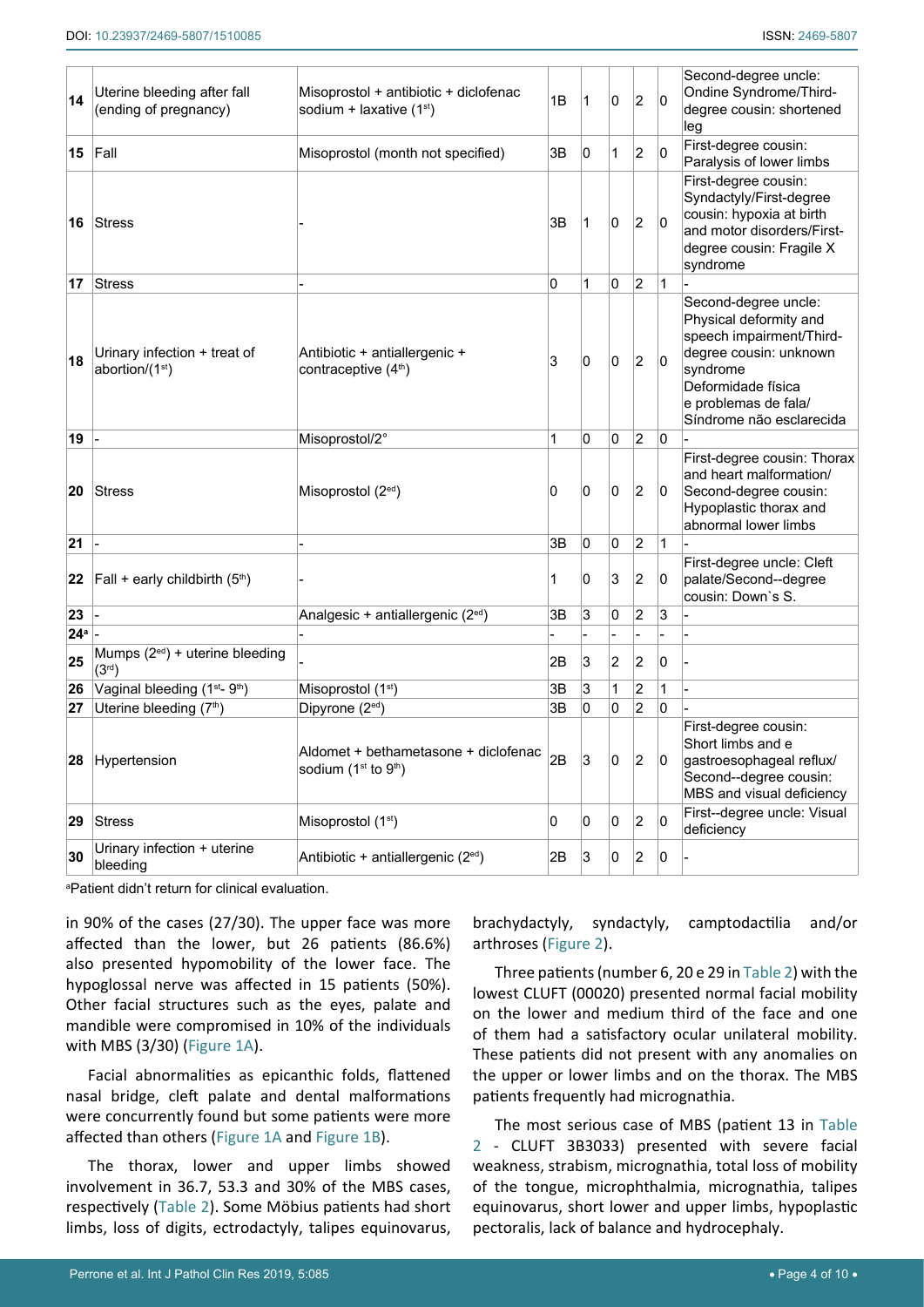<span id="page-4-1"></span>٦



**Figure 1:** Facial aspects often seen in MBS' individuals. A) Mask-like face, large angle esotropia; B) Facial convex profile, micrognathia and [short philtrum height;](https://www.proz.com/kudoz/english-to-portuguese/medical%3A-dentistry/3999088-short-philtrum-height.html) C) Incomplete eyelid closure; D) Tongue abnormalities.

<span id="page-4-0"></span>

Twelve Möbius individuals (40%) were exposed to misoprostol during the first trimester of pregnancy. Two of the less affected patients were exposed to misoprostol during the first and second months of pregnancy, respectively, but the patient with the most severe MBS phenotype (patient 13 above mentioned) also admitted exposure to misoprostol during the first and second months of pregnancy.

When comparing use of misoprostol with involvement of cranial nerves classified by CLUFT system it was possible to find a significant difference between use of misoprostol and involvement of the "upper limb (U)" (p  $= 0.02$ ). 100% of the mothers of patients with U = 1 used misoprostol during pregnancy but 80% of the mothers of patients with  $U = 3$  (more severe upper limb phenotype) did not use the misoprostol during pregnancy or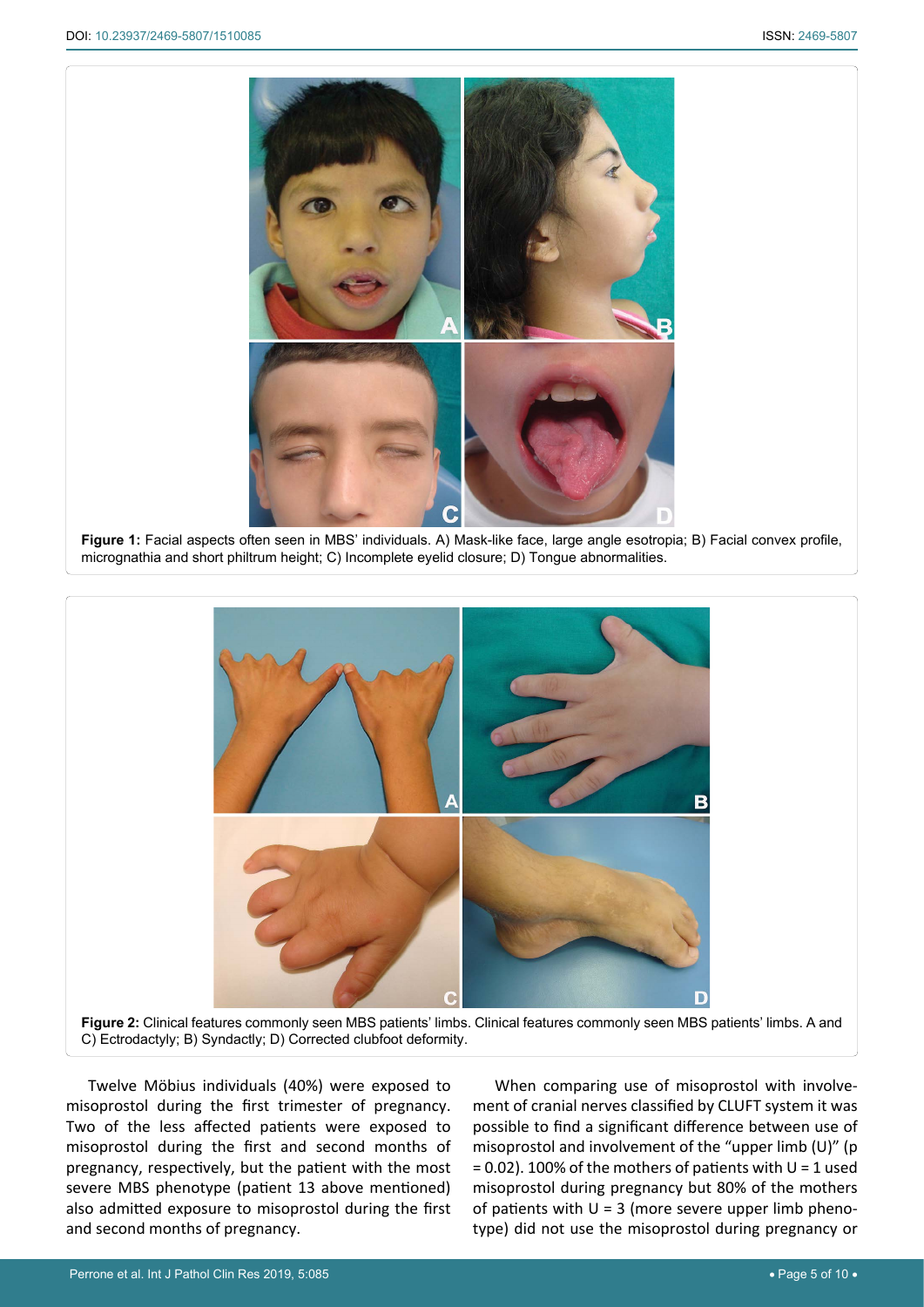omitted this information from the examiners.

Eight patient mothers' mentioned use of other medication other than misoprostol during pregnancy. The medication used (depicted in [Table 2](#page-2-0)) was variable in terms of type or month of gestation used, and thus, we could not find any specific pattern.

Eighteen patients (54%) stated at least one form of intercurrences during pregnancy (bleeding accidents, diseases), and four of them were in abortion risk according to health caretaker. The patients who could not specify the type of gestational intercurrence or who only related stress as intercurrence were not considered in this analysis. There were no statistically significant differences between intercurrences during pregnancy and exposure to medications other than misoprostol with the incidence of MBS or severity of the clinical phenotype.

Among 15 individuals from group 1 (affected individuals), five (cases 9, 11, 12, 18 and 28 in [Table](#page-2-0)  [2](#page-2-0)) presented relatives with phenotype common to MBS: brother with talipes equinovarus (patient 11), uncle with facial weakness and strabismus (patient 9), second-degree cousin with motor palsy (patient 12) and a second-degree cousin with MBS (patient 28). Down syndrome was the most common syndrome found in MBS patient's relatives and occurred in 6 families. None of these families could be submitted to a supplementary genetic analysis given their geographic removal from

<span id="page-5-0"></span>Ī

the location of the study. No individuals from groups 2 and 3 showed any disturbance on face, limbs or chest.

All the DNA samples (from groups 1, 2 and 3) were sequenced. The genetic materials were compared with the DNA sequences available at GeneBank and they showed more than 95% homology. Nucleotides alterations were found in both Hoxa1 and Hoxb1 genes in all groups analyzed (Möbius patients, their relatives (group 2) and in non-syndromic and nonconsanguineous patients (group 3).

For the Hoxa1 gene, only one single nucleotide polymorphism was observed (G218A) ([Figure 3A'](#page-5-0), [Figure](#page-5-0)  [3A'](#page-5-0)' and [Figure 3A'](#page-5-0)'). For Hoxb1, there was an insertion of 9 bp and 3 single nucleotide polymorphisms (C243T; A315T; G456A) on the first exon ([Figure 3B](#page-5-0) and [Figure](#page-5-0)  [3B](#page-5-0)'). Although these changes are polymorphisms, only the polymorphism G218A (Hoxa1), A315T (Hoxb1) and the insertion of 9 bp on Hoxb1 gene results in change of protein transcription.

When comparing polymorphisms in MBS patients, their parents and the control group, there is a significant difference only in the polymorphisms C243T, A315T and G456A. The polymorphism C243T ( $p =$ 0.03) is homozygous (CC) in 73.3% of MBS patients and heterozygous (CT) in 46.7%. Two samples of the control group still had presented with the nucleosides TT. The polymorphism A315T ( $p = 0.01$ ) presented the nucleosides AA in 86.7% of MBS patients while in 46.7%



**Figure 3:** Electropherograms of Hoxa1 (A', A'' and A''') and Hoxb1 genes (B' and B''). A') Hoxa1 G218A polymorphism; A'') Wild-type gene sequence; A''') Homozygous polymorphism; B') Wild-type sequence and B'') Insertion of 9pb.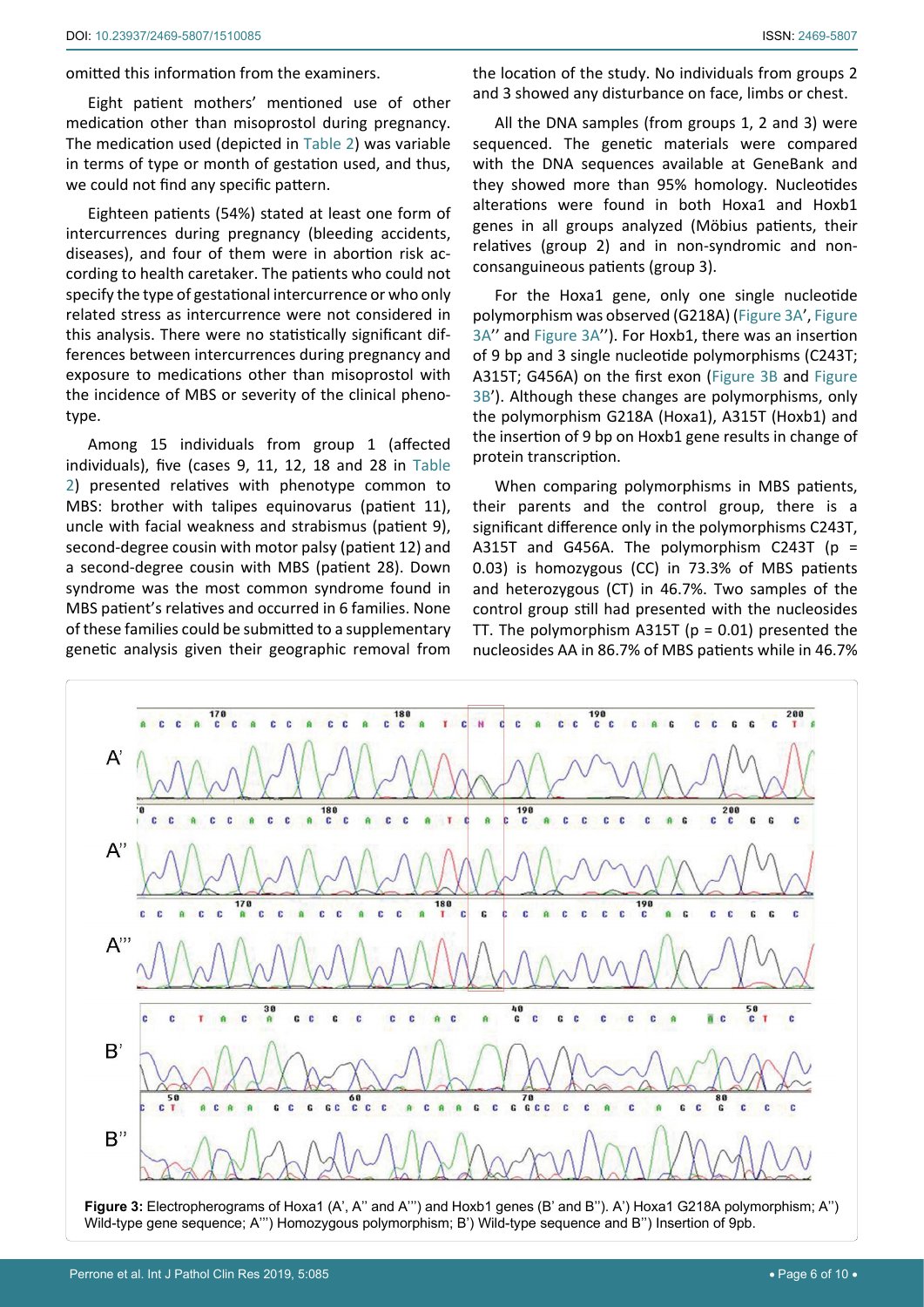| <b>Groups</b>                                                         | Polymorphism  | <b>Nucleoside</b> | <b>MBS</b> patients ( $n = 30$ ) | Control groups $(n = 30)$                             | p-value |
|-----------------------------------------------------------------------|---------------|-------------------|----------------------------------|-------------------------------------------------------|---------|
| MBS patients <b>Versus</b> A315T (Hoxb1)<br>Non-MBS patients          |               |                   | $MBS$ patients (n = 30)          | Non-MBS patients $(n = 30)$                           |         |
|                                                                       |               | AA                | 26 (86.7)                        | 17 (56.7)                                             | 0.02    |
|                                                                       |               | AT                | 4(13.3)                          | 12 (40)                                               |         |
|                                                                       |               | ТT                | 0(0)                             | 1(3.3)                                                |         |
| MBS patients <b>Versus</b><br>Non-consanguineous<br>and Non-syndromic |               |                   | MBS patients $(n = 30)$          | Non-consanguineous and non-<br>syndromic ( $n = 15$ ) | p-value |
|                                                                       | C243T (Hoxb1) | CC                | 22 (73.3)                        | 6(40)                                                 | 0.03    |
|                                                                       |               | СT                | 8(26.7)                          | 7(46.7)                                               |         |
|                                                                       |               | ТT                | 0(0)                             | 2(13.3)                                               |         |
|                                                                       | A315T (Hoxb1) | AA                | 26 (86.7)                        | 7(46.6)                                               | 0.01    |
| patients (control                                                     |               | AT                | 4(13.3)                          | 7(46.7)                                               |         |
| group 2)                                                              |               | TT                | 0(0)                             | 1(6.7)                                                |         |
|                                                                       | G456A (Hoxb1) | GG                | 20 (66.7)                        | 5(33.3)                                               | 0.02    |
|                                                                       |               | GА                | 10(33.3)                         | 7(46.7)                                               |         |
|                                                                       |               | AA                | 0(0)                             | 3(20)                                                 |         |
| MBS patients Versus<br>Their relatives<br>(Control group 1)           |               |                   | MBS patients $(n = 30)$          | Consanguineous (n = 15)                               | p-value |
|                                                                       |               | GG                | 0(0)                             | 1(6.6)                                                | 0.03    |
|                                                                       | G218A (Hoxa1) | GА                | 11(36.7)                         | 1(6.7)                                                |         |
|                                                                       |               | AA                | 19 (63.3)                        | 13 (86.7)                                             |         |

<span id="page-6-0"></span>**Table 3:** Statistical significant dates involving Hox polymorphisms.

of the patients of the control group had the nucleosides AA and other 46.7% of them had the nucleosides AT. Only one person presented with nucleosides TT. With regard to the G456A polymorphism, 66.7% of the patients were homozygous for GG while only 3 individuals of the control group were homozygous and 46.7% were heterozygous (GA) [\(Table 3\)](#page-6-0).

When comparing polymorphisms among MBS patients and their relatives (control group 1), only the G218A polymorphism showed statistical significance (p  $= 0.03$ ). 63.3% of the patients and 86.7% of their relatives had the AA nucleosides in their genomes. However, when comparing the presence of polymorphisms in the relatives of MBS patients (GROUP 2) and the GROUP 3, no polymorphism was found to be of any significance.

It was possible to establish a positive correlation between clinical impairment of "Lower Limb (L)" classified by CLUFT system and the polymorphisms C243T ( $p < 0.01$ ), G456A ( $p = 0.02$ ) and insertion of 9pb (p < 0.01). Interestingly, for the C243T polymorphism, 100% of the patients with  $L = 3$  had the nucleosides CC in their genome while only 60% of the patients with L = 1 presented this same homozygous pattern. At the same time none of them presented the nucleosides TT. To the G456A polymorphism, 92.3% of the patients with L = 3 had nucleosides GG and only 58.3% of the patients with  $L = 1$  had this same homozygosis. 58.3% of the patients with  $L = 0$  had nucleosides GA. Any of them had nucleosides AA. In relation with the insertion of 9pb, 100% with  $L = 3$  and 60% with  $L = 1$  had no insertion of pb.

When performing analysis for A218G the polymorphisms C243T comparing MBS patients to controls (group 2 and 3), a significant difference was observed  $(p = 0.03)$  between presence of the nucleosides CC in the MBS (73.3% of the cases) and the group 3 (40% of the non-syndromic and non-consanguineous patients). Likewise, the presence of the nucleoside GG in the polymorphism G456A was found in 66.7% of MBS patients in contrast with 33.3% in the control group 2 ( $p = 0.02$ ). Furthermore, 60% of the controls (46.6% of the control group 2 and 73.3% of the control group 1) had no insertion of pb.

Significant positive correlation could also be observed among patients with involvement of XII cranial nerves and the polymorphisms A315T ( $p = 0.04$ ) and G456A ( $p$ = 0.02). 100% of the patients with the polymorphism A315T had nucleosides AA in contrast with just 56.7% of the controls (46.6% of the control group 2 and 66.7% of control group 1). Similarly, 86.7% of those with the polymorphism G456T had nucleosides GG while just 46.7% of the controls presented the same (60% of the non-syndromic relatives and 33.3% of the non-relatives and non-syndromic).

Moreover, none of the genetic alterations had significant correlation with gestational intercurrences or use of misoprostol.

# **Discussion**

Möbius syndrome is a rare congenital disorder involving complete or partial facial nerve palsy with or without paralysis of their cranial nerves [\[2](#page-9-0),[9\]](#page-9-6).

The etiology and the pathogenesis of the syndrome are currently unclear. Some authors believe that there are at least two different groups of patients with MBS. One group has been proposed to consist of patients with hereditary congenital facial palsy in which agenesis or hypoplasia of the cranial nerve nuclei is pathologically present and its penetrance is due to genetic or nongenetic factors. A second group of authors believe that the etiology of MBS is correlated with congenital hypoplasia of cranial nerve nuclei resulted from ischemia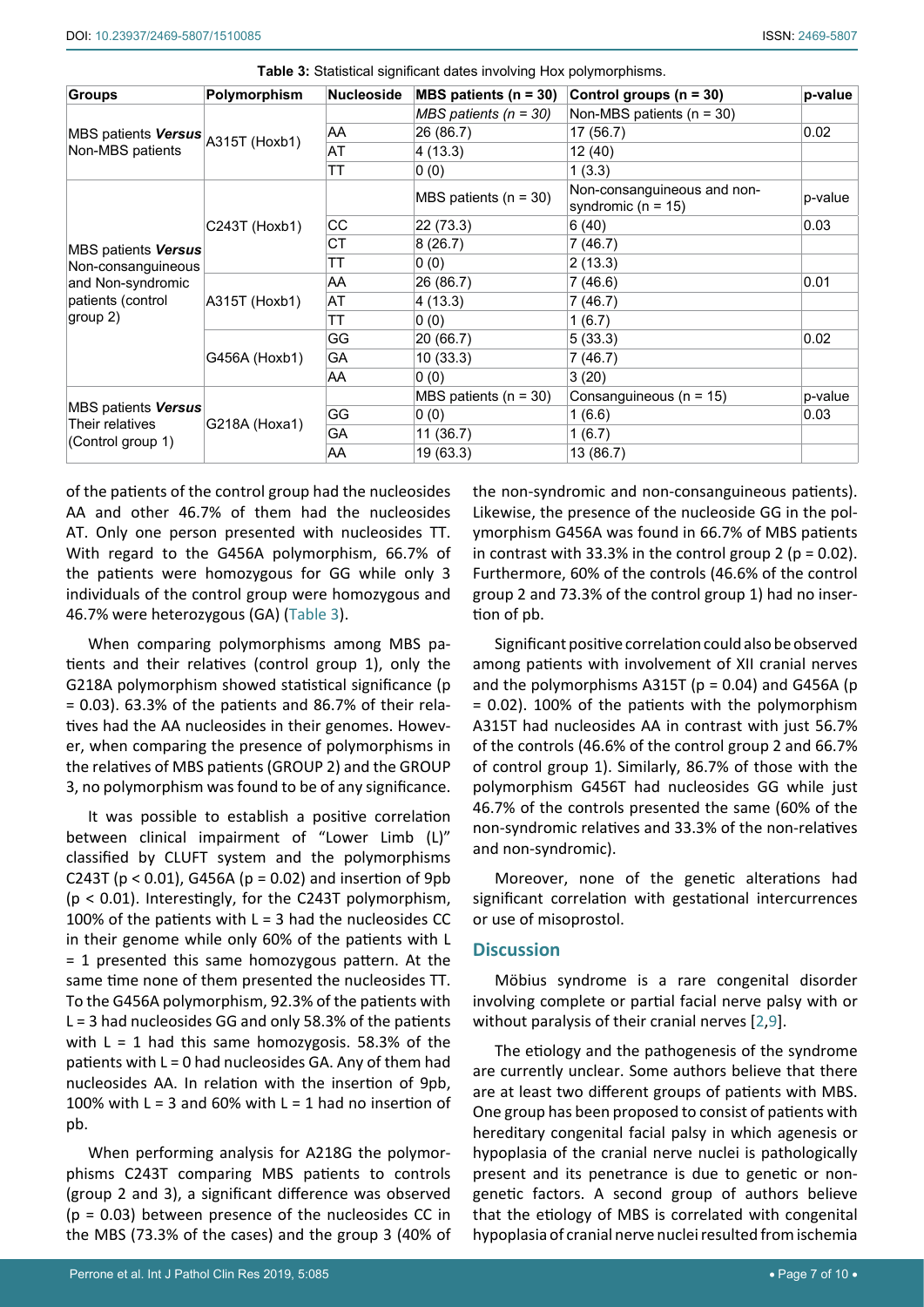of the brainstem accompanied by necrosis, gliosis and calcifications owing to an environmental, mechanical or a genetic cause [[6](#page-9-3),[7](#page-9-4),[10](#page-9-15),[11](#page-9-16)]. The mechanism has not been elucidated, but the cranial nuclei of the VI and VII nerves, which are located in the ventral part of the rhombencephalon, in a thin and dilated portion of the brain and with relative lack of tissue, appear to make them a particularly vulnerable structure. If flexion or trauma occurs in this area during early gestation like those by uterine contractions stimulated by abortifacients [\[7\]](#page-9-4), decreased blood flow could follow as well hemorrhage and/or cell death in the cranial nuclei [[12](#page-9-13)].

Considering a possible genetic etiology of MBS, different studies have shown possible candidates. While some authors speculate that a single chromosome deletion (chromosome 13q12.2) [\[13](#page-9-17)] or a single mutation in Hoxb1 gene (Arg207Cys) [[14\]](#page-9-18) could be involved in MBS etiopathogenesis others have found common genetic alterations (locus on chromosome 3q21-22) in MBS patients from a same family [[15](#page-9-19)] and have excluded the possibility of involvement of other genes such as TPΨg-BASP1 [\[16\]](#page-9-20). Additionally, animal models have shown that mutations of Hoxa1 affect the hindbrain, cranial nerves, ear [\[17](#page-9-21)-[19\]](#page-9-22), cardiovascular and cognitive development [[19\]](#page-9-22) and Hoxb1 gene disruption leads to defects in formation of the somatic motor component of the VII nerve (facial) similar of patients with MBS [\[5\]](#page-9-2).

Our approach in searching for Hoxa1 and Hoxb1 alterations was based on previous studies in mice that suggested that these genes synergize in patterning the hindbrain, cranial nerves and derivatives of the pharyngeal arches, with the phenotype resembling features of the clinical profile associated with Möbius Syndrome in humans [[4](#page-9-23),[5](#page-9-2),[20\]](#page-9-24).

In our study, it was possible to establish a positive correlation about the presence of the polymorphism G218A in the Hoxa1 when comparing MBS patients and their relatives. Conversely, another study reported that neither participant with Möbius syndrome and autism spectrum disorder harbored the G218A polymorphism [[21](#page-9-25)].

Furthermore, although there are significant correlations between the presence of 3 single nucleotide polymorphisms (C243T; A315T; G456A) in Hoxb1 gene and MBS phenotypes, it was impossible to predict if these genetic alterations affected gene function and their relative contributions, if any.

As a whole, no type of polymorphism found in our study was specific and could be seen only in patients with Möbius patients. Even when patients presented a significant difference in the expression of a specific type of polymorphism, it could still be found in patient's relatives and/or non-syndromic and non-consanguineous individuals. Therefore, the results found in our genetic screening for Hoxa1and Hoxb1, cannot be considered entirely causative of the syndrome. However, we cannot exclude the possibility that the presence of some of the polymorphisms is contributory, for example by making some individuals more susceptible to environmental toxins or medications.

When investigating other factors in MBS etiopathogenesis as the possible correlation of use of abortifacients during pregnancy and MBS, we found that despite the exposure of twelve probands (40%) to the misoprostol during the first trimester of gestation, drug use could not by itself be considered as the only etiogenic factor. However, we assume that the incorrect use of abortifacients as misoprostol are associated with an increased risk of Möbius' syndrome as previously described [\[7\]](#page-9-4).

The termination of early pregnancy (up to 49 days of gestation) using combining misoprostol and mifepristone is a legal procedure in countries such as the UK [\[22](#page-9-7),[23](#page-9-8)] and has been demonstrating to be effective and safe when performed with medical assistance [\[24](#page-9-9)]. In Brazil, abortion is illegal (except for cases of rape or incest or when the mother's life is at risk), but misoprostol is used to induce abortions given its low cost and accessibility in the black market [\[25](#page-9-10)]. Thus, in places like Brazil, the incorrect use of misoprostol results in up to 80 percent of the times the continuation of the pregnancy, increasing incidence of malformations in infants [[7](#page-9-4),[26](#page-9-11)].

Fifteen patients (50%) reported to have relatives with some syndrome or malformation and four of them (13.3%) have relatives with clinical characteristics similar to those of the Möbius patients. Interestingly Verzijl, et al. [\[27\]](#page-9-12) analyzed the familial history of MBS in 37 MBS patients and found just one case (a mother and her son with similar phenotype). Nevertheless, in the early 1990s a review presented 26 reports of "familial Mobius syndrome" [[27](#page-9-12)].

All patients presented facial nerve involvement. According to prior literature, the upper face is more affected than the lower and the VIth and VIIth facial nerves are the most seriously involved followed by the hypoglossal (XII) and trigeminal (V) cranial-nerves [\[6](#page-9-3),[12](#page-9-13),[28](#page-9-14)]. Our results are consistent with those findings except for alterations on the trigeminal cranial nerve, which we could not observe, likely due to the absence of complementary exams as electromyography and electrostimulation.

The assessment of tongue involvement in Möbius patients by the CLUFT system showed to be difficult, as many patients had extrinsic but no intrinsic muscle function in the tongue. They could protrude, retract, depress and elevate the tongue but they could not lengthen or shorten it, curl or uncurl its apex and edges, or flatten and round its surface. Moreover,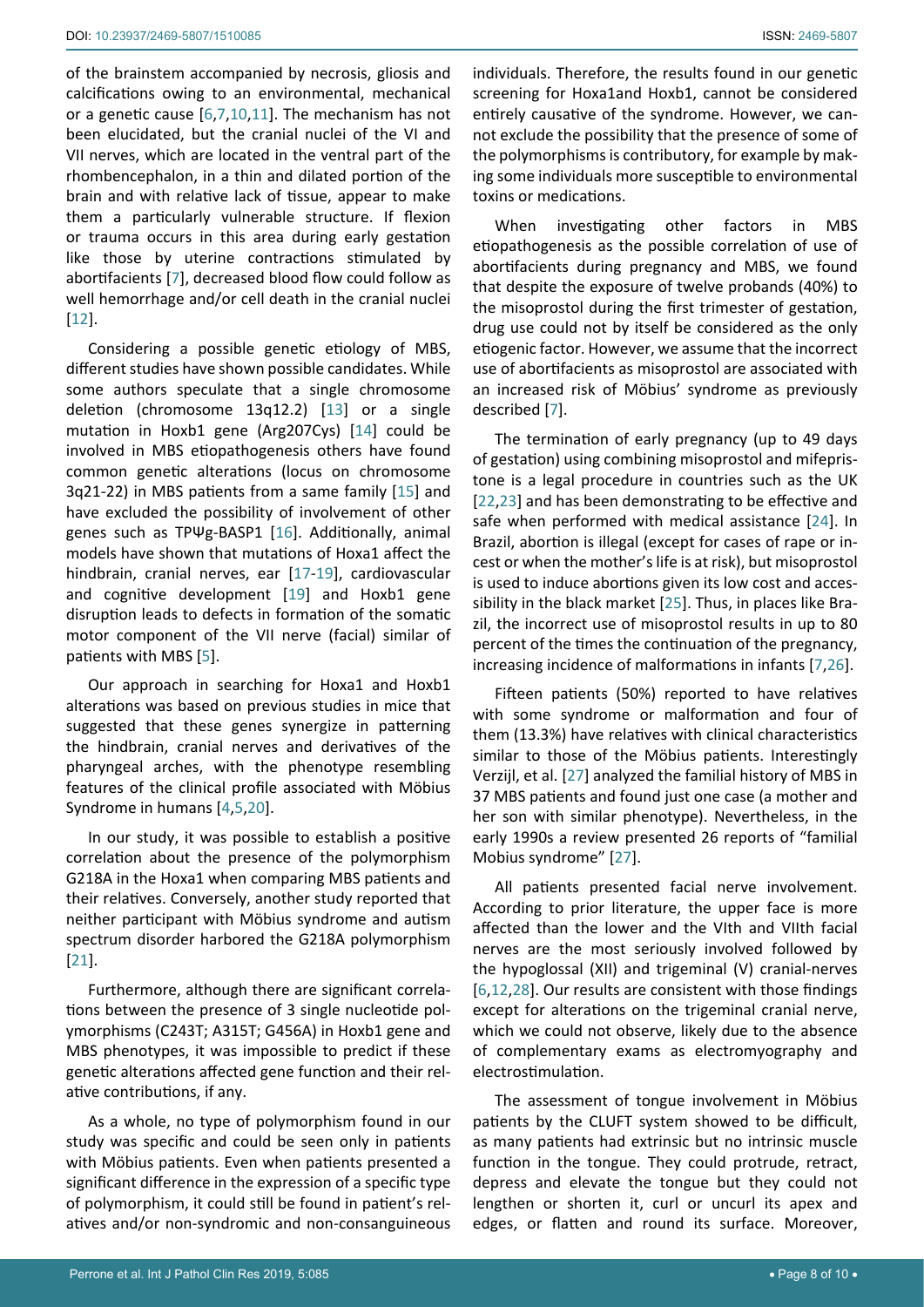the innervation of the tongue is complex and involves several cranial nerves. All the muscles of the tongue are innervated by the hypoglossal nerve (cranial nerve XII) with one exception: the palatoglossal muscle, which is innervated by the X cranial nerve (the Vagus nerve) via the pharyngeal plexus [[29\]](#page-9-26). In our study, dimorphism of the tongue and range of motion limits was interpreted as hypoglossal nerve involvement, found in 15 patients (50%).

In general, the CLUFT grade system was found to be inefficient to evaluate the phenotype of Möbius patients because: (I) many different alterations of the body structures are graded via the same score; (II) the scores did not reproduce patients phenotype precisely as highest CLUFTs scores do not determine the worst phenotypes or a worse condition of life; and (III) the CLUFT system does not evaluate the neurologic component. Another shortcoming of this clinical classification is its inability to account for the superposition of functions of the cranial nerves on the CLUFT grading system. As an example, the mandible trigeminal branch has both sensory and motor functions. The motor branches of the trigeminal nerve controls movement of eight muscles, including four muscles of mastication. With the exception of tensor tympani, all of these muscles are involved in biting, chewing and swallowing. The facial muscles are innervated by facial nerve (cranial nerve VII). In contrast, the nearby masticatory muscles are innervated by the mandible nerve, a branch of the trigeminal nerve (V) [\[29](#page-9-26)].

More recently, our group also suggested the use of the Oral Motor Assessment Scale (OMAS) to assess the motor functionality of the mouth in Möbius patients more precisely [[30\]](#page-9-27). By changing the criteria and analysing mandibular and labial closing, lingual sealing, controlled solid and liquid swallowing, straw suction and chewing capacity, our group was able to establish a more reliable method for analysing the motor assessment of the oral region of individuals with Moebius syndrome.

Epicanthic folds flattened nasal bridge, micrognathia, high arch palate, external ear defects, teeth defects and hypertelorism are the most frequent craniofacial malformations features present in the Möbius patients [[10](#page-9-15)]. In our patients a combination of all these features was frequently noted.

The thorax, lower and upper limbs showed a complex pattern of involvement. Some Möbius patients had short limbs, loss of digits, ectrodactyly, talipes equinovarus, brachydactyly, syndactyly, camptodactilia and/or arthroses while others developed these structures normally.

## **Conclusions**

Familial history of MBS, intercurrences during pregnancy and prenatal use of misoprostol do not appear to act as isolated etiologic factors for MBS nor

do they appear to severity of the clinical phenotype. Genetic alterations found in Hoxa1 and Hoxb1 suggest that the lack of association between pathogenic mutations and MBS exclude these genes as candidate genes in MBS etiopathogenesis. Any genetic alteration could be correlated with the use of misoprostol or intercurrences during early pregnancy. In fact, probably both environmental and/or genetic factors contribute to MBS etiology and severity and additional studies are necessary to elucidate these indices.

# **Author's Contribution**

LPJ collected the clinical data and performed the genetic analysis. FPD, carried out data analysis and wrote the manuscript. LCAA and FDN are responsible for the genetic experiments design and their analysis. MHCG contributed with patient recruitment and critical reading of the manuscript. AM is responsible for the study design and wrote the manuscript.

## **Acknowledgments**

The authors thank the patients and their families for their participation in this study and Dr. Sofia Mizuho Miura Sugayama for the helpful insights about the methodology of the study.

# **Compliance with Ethical Standards**

Conflict of Interest: The author Lineu Perrone Junior declares that he has no conflict of interest; the author Felipe Perozzo Daltoé declares that he has no conflict of interest; the author Luiz Carlos Areas Araújo declares that he has no conflict of interest; the author Fabio DaumasNunes declares that he has no conflict of interest; the author Marina Helena CuryGallottini declares that she has no conflict of interest; the author Andrea Mantesso declares that she has no conflict of interest.

#### **Funding**

The work was supported by the FAPESP (Sao Paulo Research Foundation) for Grant 04/02474-0.

## **Ethical approval**

All procedures performed in studies involving human participants were in accordance with the ethical standards of the national research committee (project number 10355) and with the 1964 Helsinki declaration and its later amendments or comparable ethical standards.

## **Informed consent**

Informed consent was obtained from all individual participants included in the study.

#### **References**

<span id="page-8-0"></span>1. [Kumar D \(1990\) Moebius syndrome. J Med Genet 27: 122-](https://www.ncbi.nlm.nih.gov/pubmed/2319579) [126.](https://www.ncbi.nlm.nih.gov/pubmed/2319579)